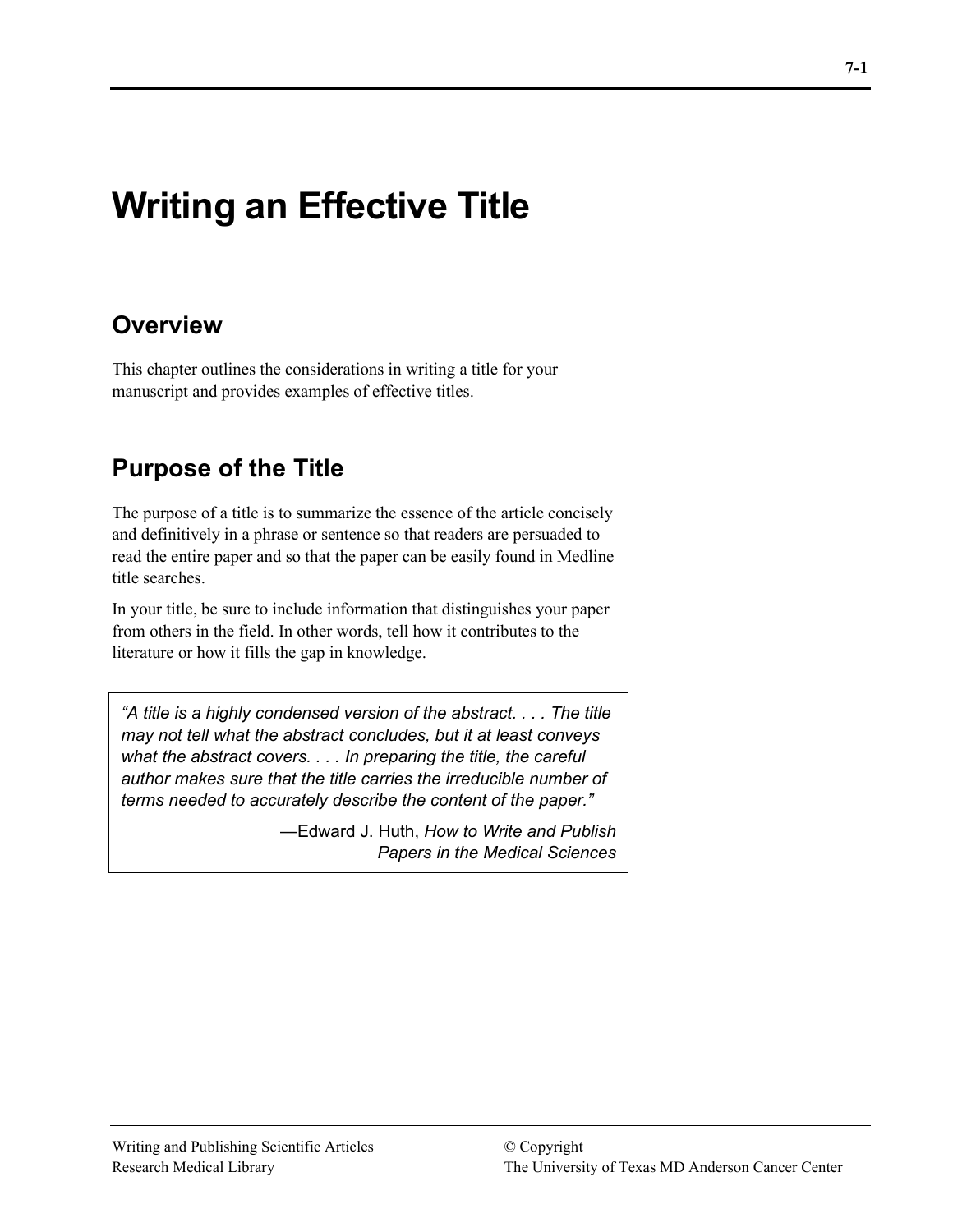# **Content of the Title**

The title of your article should be as informative as possible within any length limits of your target journal. Following the guidelines below will help you write an effective title.

Note: Many of the guidelines that follow include questions to consider about your own title. During the class, your instructor will give you time to quickly answer each question. At the end of the class, you will be asked to write a title for your own article using this information.

**1. Name the main factors studied.** Use key terms (that is, terms by which the paper should be indexed). The separate list of key terms requested by many journals is not used by the National Library of Medicine; the Medline indexers refer to other components of your article, including your title, to create their own list of indexing terms.

- *Good:* Methotrexate versus Cyclosporine in Moderate to Severe Chronic Plaque Psoriasis
- *Good:* Short-term Recombinant Human Growth Hormone Therapy Does Not Modify Growth Hormone, Thyrotropin, and Prolactin Responses to Thyrotropin-Releasing Hormone in Adult Dialysis Patients
- *Good:* Reduced Gap Junctional Intercellular Communication and Altered Biological Effects in Mouse Osteoblast and Rat Liver Oval Cell Lines Transfected with Dominant-Negative Connexin 43

**Ask yourself:** What are the main factors or key terms in my study?

#### **2. Name the population (or animal, plant, or cell line) studied.**

- *Good:* Nitroprusside in Critically Ill Patients with Aortic Stenosis
- *Good:* Altered Drug Resistance and Recovery from Paralysis in *Drosophila melanogaster* with a Deficient Histamine-Gated Chloride Channel\*
- *Good:* Pifithrin-alpha Promotes p53-Mediated Apoptosis in Mouse Epidermal JB6 Cl 41 Cells

Use formal scientific names (genus and species) rather than common or nonstandard names for plants and animals.

*Poor:* Genetics of the Yellow Body Mutation in a Small Community of Fruit Flies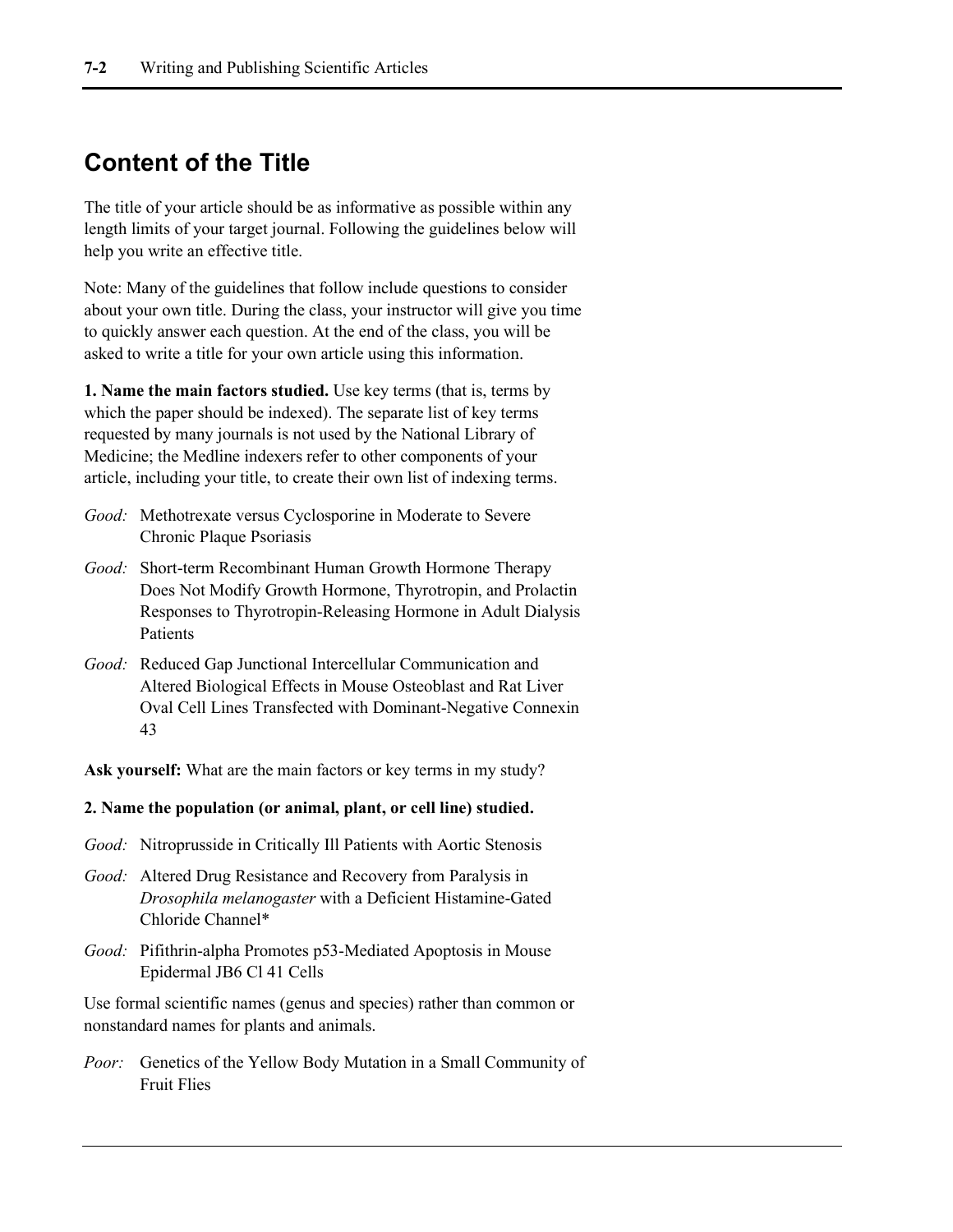*Better:* Genetics of the Yellow Body Mutation in a Small Community of *Drosophila melanogaster\**

However, consider using both names in the title, with one name in parentheses, if both are commonly used by researchers.

*Good:* Two Novel Taxane Diterpenoids from the Needles of the Japanese Yew *(Taxus cuspidata)\**

*\* Retain scientific nomenclature capitalization and italicization in titles.*

**Ask yourself:** What was my study population?

**3. For clinical studies, identify the type of study, such as "randomized controlled trial."** This information is useful for researchers doing a meta-analysis.

*Good:* Phase I Clinical and Pharmacokinetic Study of Irinotecan in Adults with Recurrent Malignant Glioma

*Good:* Randomized, Double-Blind, Placebo-Controlled Trial of Influenza Vaccination in the Elderly

**Ask yourself:** What type of study did I conduct? Should I include this information in my title?

#### **4. Consider stating your study's major findings.**

- *Good:* Mutation in the Follicle-Stimulating Hormone Receptor as a Cause of Gestational Spontaneous Ovarian Hyperstimulation Syndrome
- *Good:* Acute Increase in Intracranial Pressure Revealed by Transcranial Doppler Sonography

Sometimes a complete (declarative) sentence is the best way to state your study's findings:

*Good:* Low Molecular Weight Isoforms of Cyclin E Deregulate the Cell Cycle of Mammary Epithelial Cells

**Ask yourself:** What are the major findings of my study?

**5. Make your title specific.** If it is too general, readers may expect your study and findings to be more widely applicable than they are.

*Poor:* Expression of Retinoic Acid Receptors in Cancer

*Better:* Methylation and Regulation of the Expression of Retinoic Acid Receptor Beta Isoforms in Human Colon Cancer

**Ask yourself:** What key words can I use in my title that will keep the focus narrow?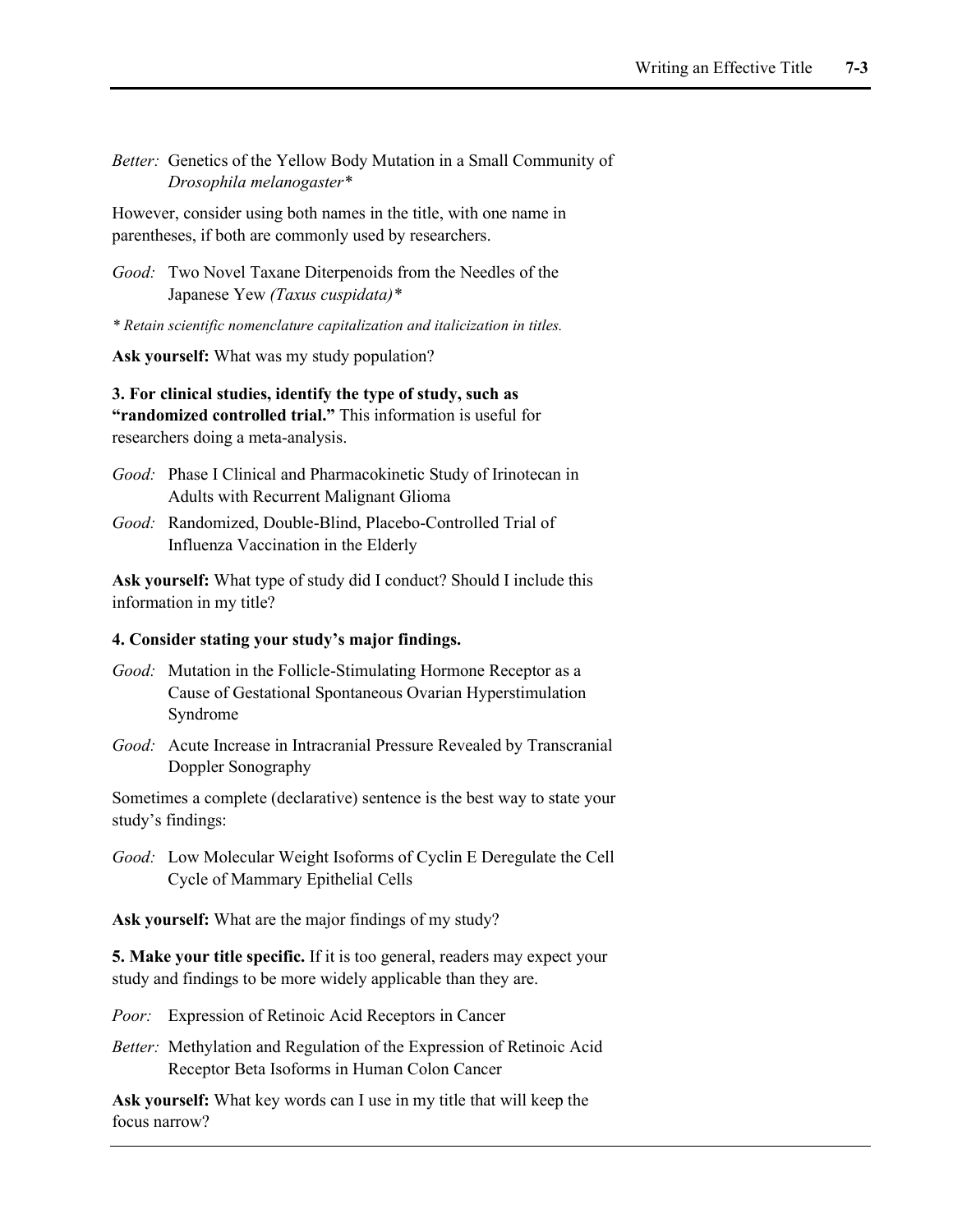#### **6. Start the title with a word or term that represents the most important aspect of the study.**

- *Good:* Rabies Eradicated in Southern Belgium with Recombinant Vaccinia–Rabies Vaccine
- *Good:* Indanocine Selectively Induces Apoptosis in Multidrug-Resistant Cancer Cells

**Ask yourself:** What is the most important aspect of my study?

**7. Avoid uninformative phrases such as "A Study of," "A Report of," "The Treatment of," "The Role of," or "The Effects of" in the title and in the subtitle.** The first 2 provide no additional information beyond what the rest of the title says; the latter 3 leave the reader wondering what treatment, role, or effects you will be reporting.

- *Poor:* A Study of Genetic Susceptibility in Hypersensitivity Pneumonitis
- *Better:* Genetic Susceptibility in Hypersensitivity Pneumonitis
- *Poor:* Effects of Concomitant Cisplatin and Radiotherapy on Inoperable Non–Small-Cell Lung Cancer
- *Better:* Concomitant Cisplatin with Radiotherapy for Inoperable Non– Small-Cell Lung Cancer Improves Rates of Survival and Control of Local Disease

**8. Use subtitles sparingly.** Do not make the subtitle a continuation of the main title or a substitute for a concise and specific main title; in other words, write the main title so that it can stand alone.

- *Poor:* An Unusual Type of Pemphigus: Combining Features of Lupus Erythematosus
- *Better:* Pemphigus with Features of Lupus Erythematosus

A subtitle is appropriate for identifying a collaborative group responsible for a study:

- *Good:* Lowering Dietary Intake of Fat and Cholesterol in Children with Elevated Low-Density Lipoprotein Cholesterol Levels: The Dietary Intervention Study in Children
- *Good:* Long-term Results of Treatments for Childhood Acute Lymphoblastic Leukemia: Pediatric Oncology Group Studies from 1986 to 1994

Note: Subtitles are common, but most could be incorporated into the main title for a stronger title overall.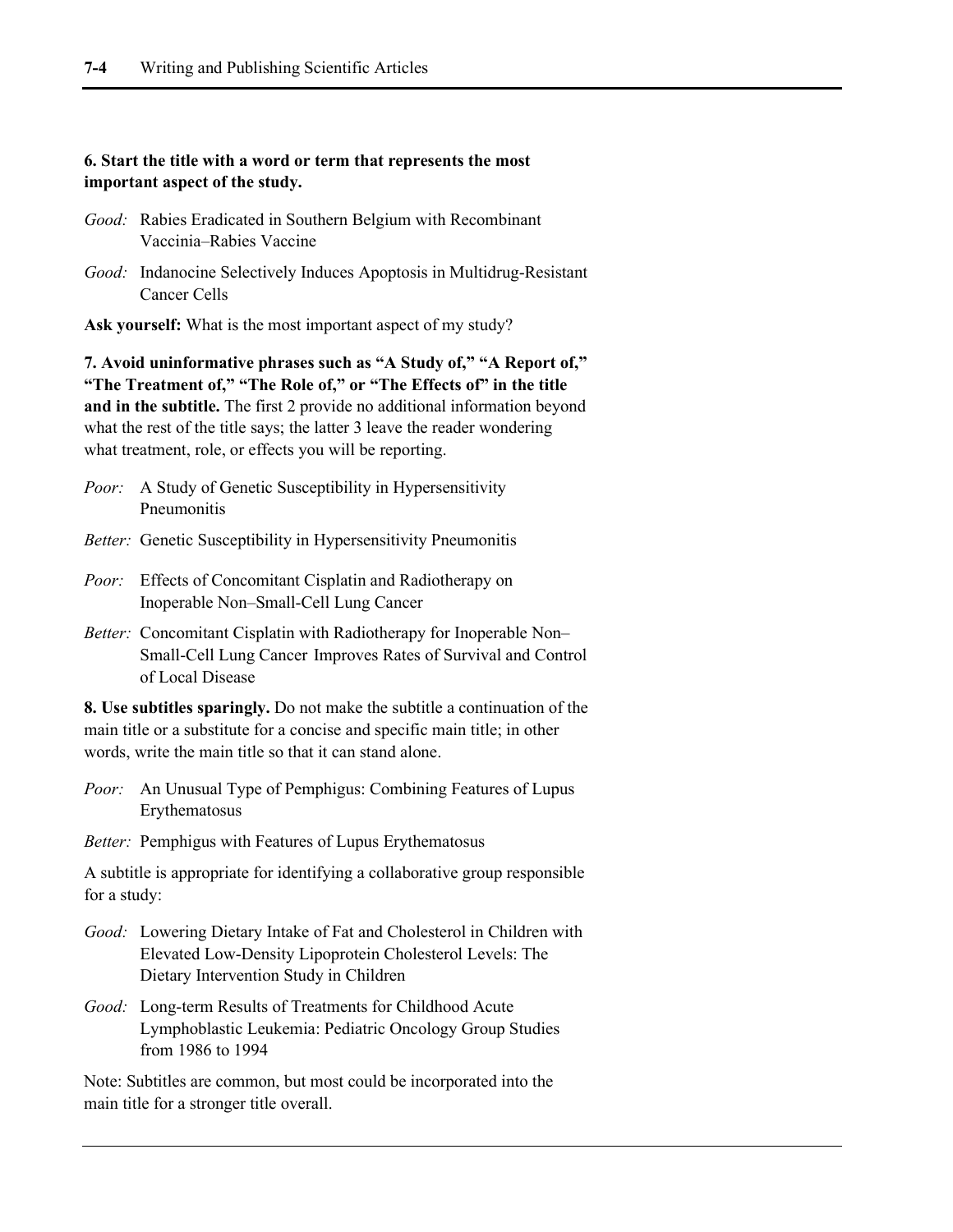#### **9. Use approved generic or common nonproprietary names rather than trade names or chemical names for drugs and chemicals.**

- *Poor:* Fludarabine plus Cytoxan for Advanced Chronic Lymphocytic Leukemia
- *Better:* Fludarabine plus Cyclophosphamide for Advanced Chronic Lymphocytic Leukemia

Use the brand name (trade name) only if your study is comparing brands or you are reporting something about a specific brand.

*Good:* Cardizem SR versus Dilacor XR for Moderate Hypertension

# **Format of the Title**

The following guidelines are helpful in formatting your title.

**1. Always check the author instructions of the target journal for specific guidelines on titles.** Study examples of titles in a recent issue to determine whether the journal uses phrases or sentences for titles, whether subtitles are used, how long titles can be, and what style of capitalization is followed.

*The New England Journal of Medicine:* "Titles should be concise and descriptive (not declarative). We discourage subtitles."

*Cancer Letters:* "Titles should be informative and preferably not exceed 185 characters, including spaces. Extraneous words such as 'Study,' 'Investigation,' etc., should be avoided."

#### **2. Avoid using abbreviations and acronyms.**

- *Poor:* Myelodysplastic Syndrome after Treatment of CLL with 2-CdA
- *Better:* Myelodysplastic Syndrome after Treatment of Chronic Lymphocytic Leukemia with Cladribine

**3. Keep punctuation to a minimum.** Use colons to join the main title and subtitle; use commas to separate elements in a series.

**4. Avoid using questions for titles.** Questions are more appropriate for opinion pieces than for original research articles.

- *Poor:* Does Supplementation with Phytoestrogen Alter Serum Lipid Concentration?
- *Better:* Supplementation with Phytoestrogen Alters Serum Lipid Concentration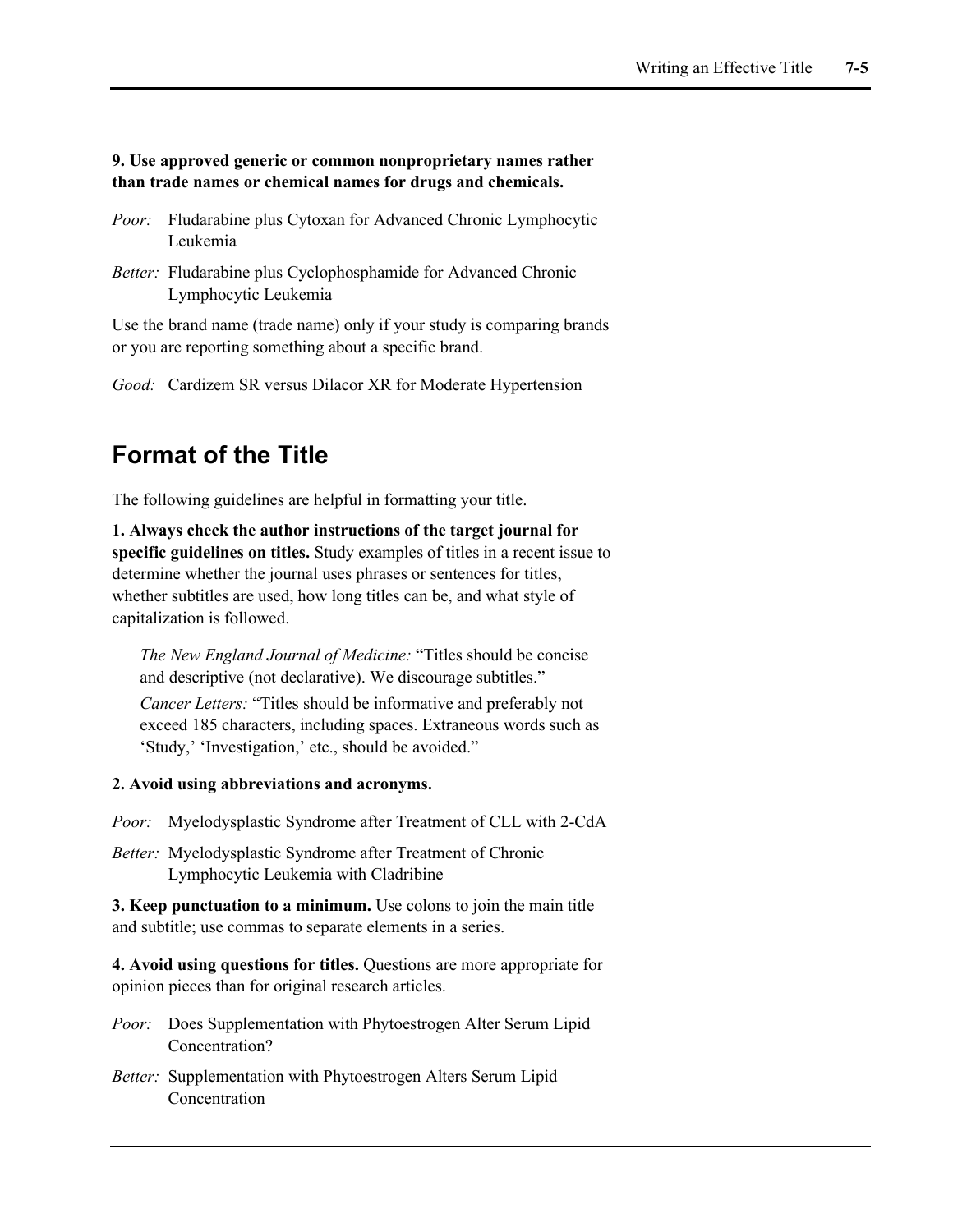*Acceptable for an Editorial:* Primary Angioplasty for Acute Myocardial Infarction: Is It Worth the Wait?

### **Activity 1**

### **Drafting a Title**

Write a draft title for your paper. Refer to the notes you made during this class and the guidelines in the chapter to make your title as concise and effective as you can. Some of these draft titles will be discussed in class. If yours is not but you would like to have it reviewed, please put your name on it and give it to an instructor before you leave.

## **References**

*Some of the information and examples in this chapter are from the following sources.*

Huth EJ. *How to Write and Publish Papers in the Medical Sciences*. 2nd edition. p. 89. Baltimore, Williams & Wilkins, 1990.

Huth EJ et al., eds. *Scientific Style and Format: The CBE Manual for Authors, Editors, and Publishers.* 6th edition. pp. 581–582. New York, Cambridge University Press, 1994.

Iverson C et al. *American Medical Association Manual of Style: A Guide for Authors and Editors.* 9th edition. pp. 8–10. Baltimore, Williams & Wilkins, 1998.

Patrias K. Computer-compatible writing and editing. Presented at the Annual Meeting of the Council of Science Editors, Pittsburgh, Pennsylvania, May 5, 2003.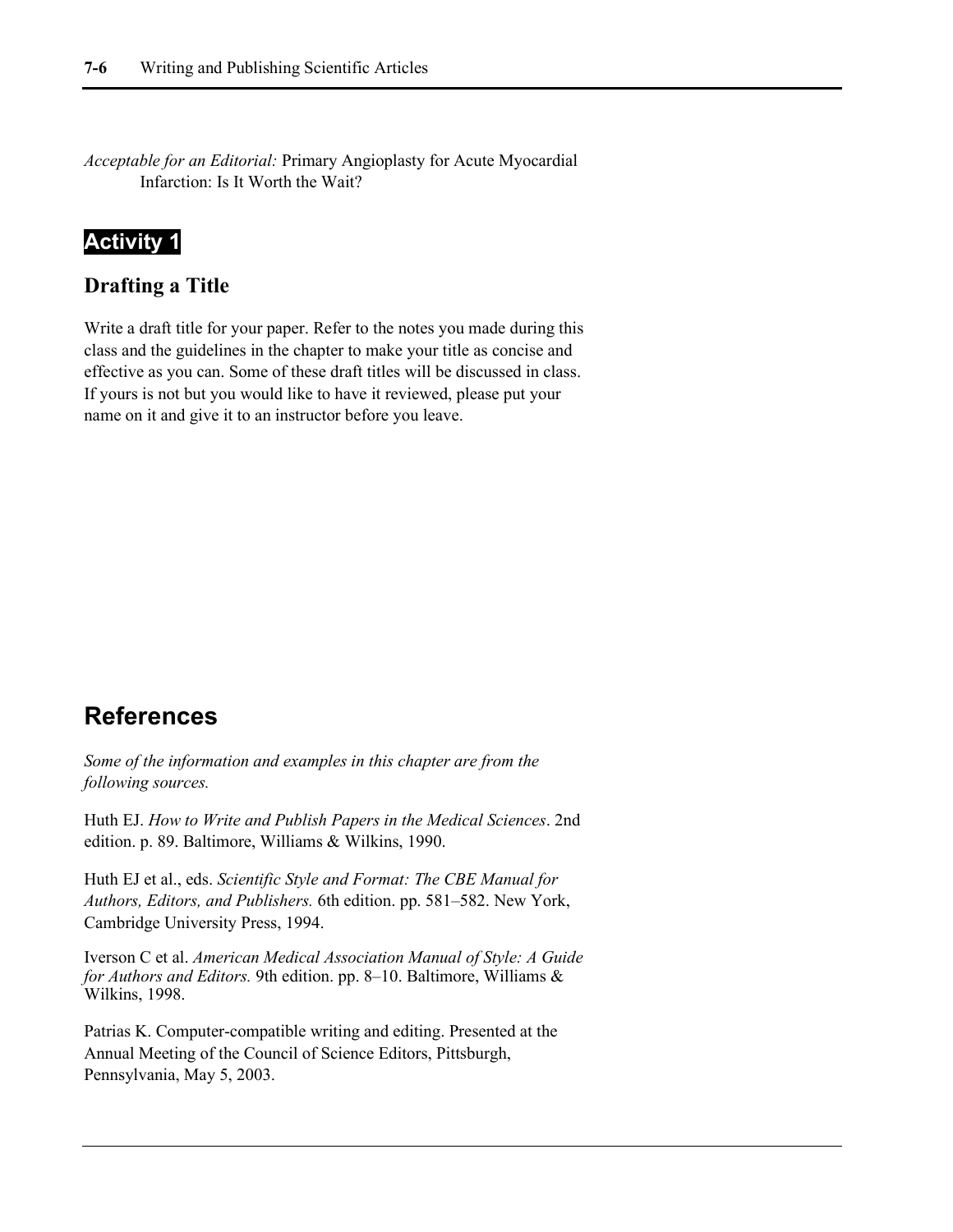# **Writing an Effective Title**

### **Tips**

- 1. Name the main factors studied; ask yourself what they are and write them here.
- 2. Name the population (or animal, plant, or cell line) you studied.
- 3. For clinical studies, identify the type of study, such as "randomized controlled trial." Then consider whether you should include this information in the title.
- 4. Consider stating your study's major findings.
- 5. Make your title specific. (If it's too general, readers may expect your findings to be more widely applicable than they are.) Ask yourself what key words or phrases should be in the title to narrow the focus; write them here.
- 6. Start the title with a word or term that represents the most important aspect of your study.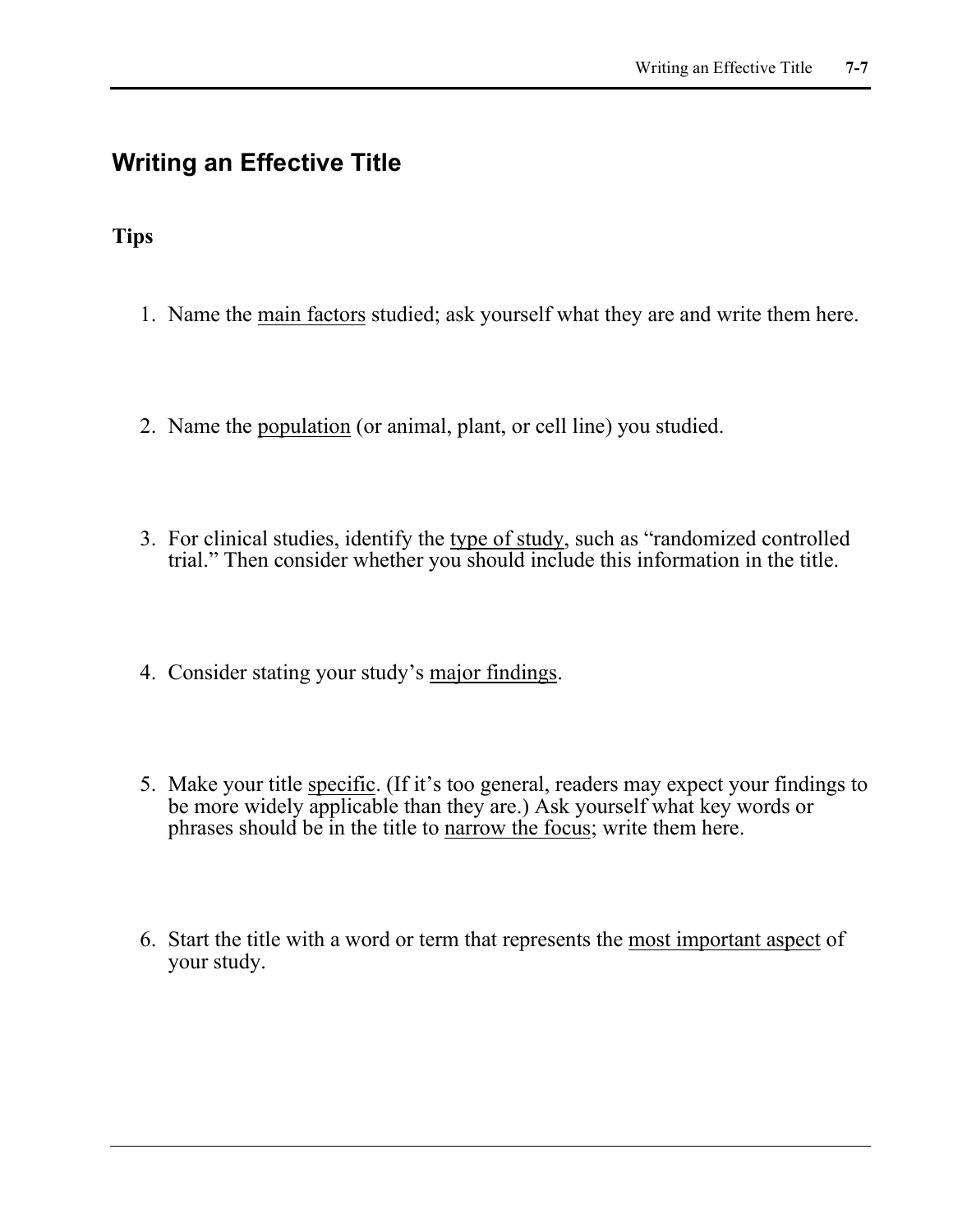- 7. Avoid uninformative phrases such as "A Study of," "A Report of," "The treatment of," or "The Effects of." They tell you nothing about the content of the paper.
- 8. Use subtitles sparingly; write your main title so it can stand alone. (However, a subtitle is appropriate for identifying a collaborative group responsible for a study.)
- 9. Use approved generic or common nonproprietary names rather than trade names of chemical names for drugs and chemicals. (However, use the trade name if your study is comparing brands or you are reporting something about a specific brand.)

### **Format**

- 1. Check the journal's instructions for authors for specific guidelines about phrases vs. sentences, length limits (word count or character count, including spaces), and capitalization style.
- 2. Avoid using abbreviations and acronyms.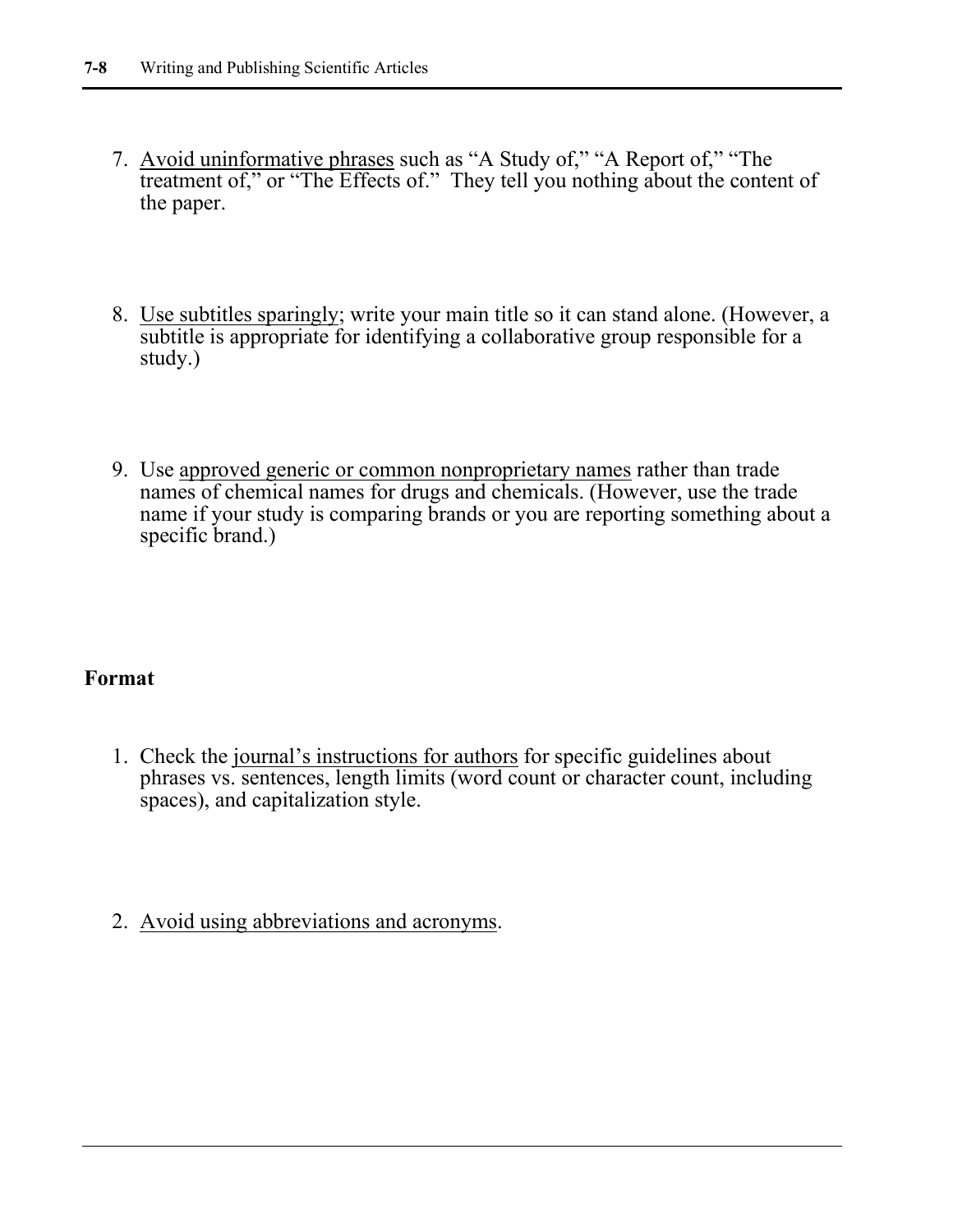- 3. Keep punctuation to a minimum. Use a colon to separate the main title from the subtitle and commas if necessary.
- 4. Avoid using questions for titles.

### **Summary: an Effective Title**

- 1. Is informative and descriptive
- 2. Persuades readers to read your whole article (ie, it "sells" your paper).
- 3. Concisely summarizes the article's content.
- 4. Distinguishes your study from others in your field.
- 5. Complies with the journal's style (read those instructions!).